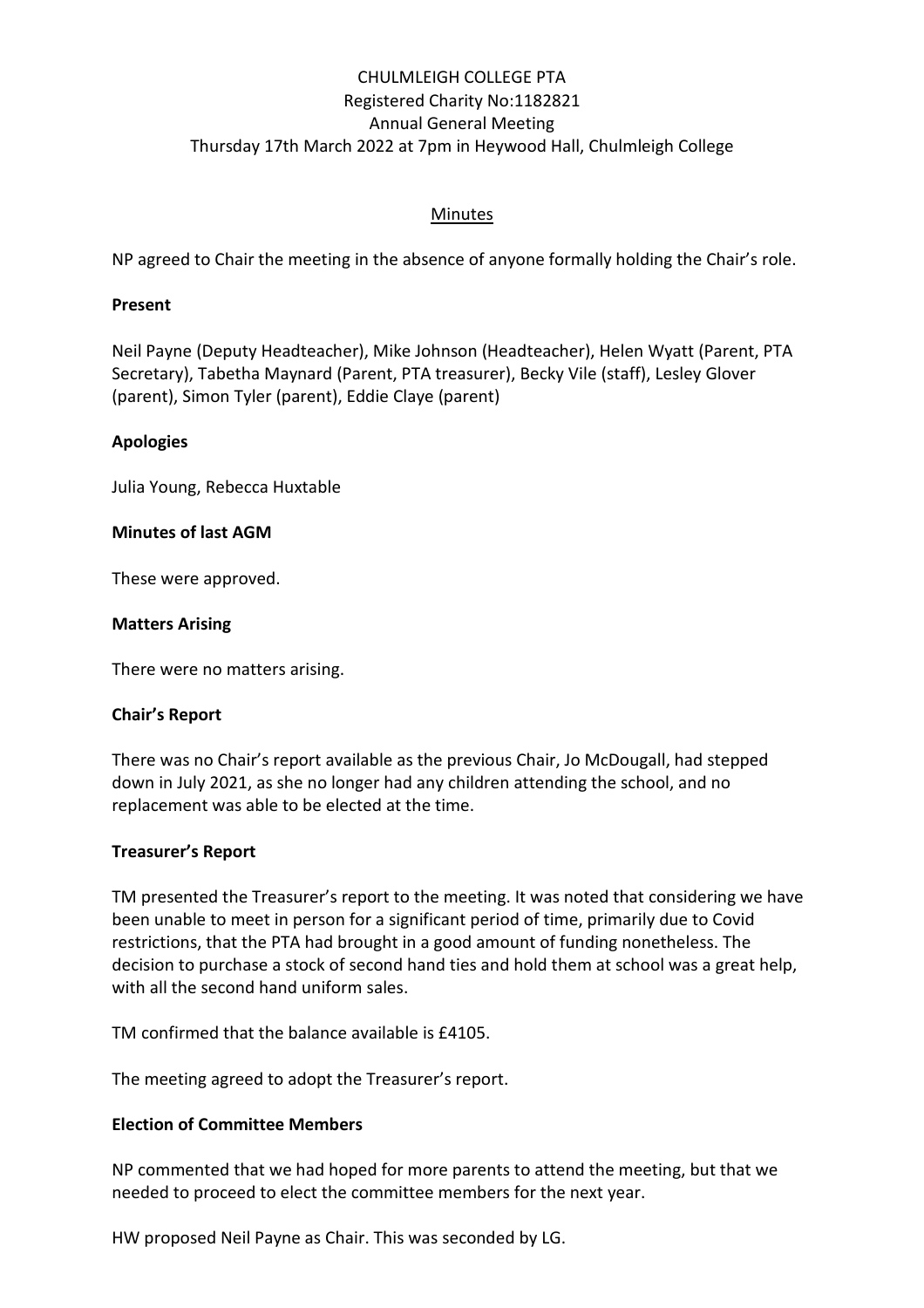NP proposed Helen Wyatt as Secretary. This was seconded by LG. NP proposed Tabetha Maynard as Treasurer. This was seconded by HW.

The meeting noted that TM is only able to hold the post of Treasurer until the end of the summer term when she will have to step down as she will no longer have a child at school. It was agreed that this would be revisited at a later meeting when hopefully another volunteer to hold the post will come forward. There were no other nominations received for any of the posts.

#### **Any Other Business**

It was agreed that we need to send further information to all parents about the PTA and what the minimum/maximum obligations might be, so that we can raise awareness and get more support.

### **Action: HW to contact RH to ask her to re-share previous communications that had gone out to parents, to advertise the PTA.**

NP noted that the PTA had two key purposes: to raise funds for school (to be used to benefit as many children as possible) and to bring parents together, but that we don't want to make involvement onerous.

The meeting agreed that we should look to hold an in-person event soon, as we are now able to, and unanimously felt that a quiz would be a good first choice, as it was very popular when held pre-covid.

## **Action - NP to identify a suitable date for the quiz in the Summer term and confirm to the PTA.**

## **Action - the PTA to set a date for the next meeting, prior to the quiz date, so that actions required for the quiz could be agreed and allocated.**

NP suggested that it would be helpful if the PTA could identify ways to disperse the money raised. TM confirmed that there had been no bids received from teaching staff recently. It was felt agreeing some bigger targets to work toward would be beneficial e.g. a minibus or PE changing area.

## **Action - NP to update Heads of Year about the bidding process, including what it is for (to benefit as many children as possible and where funding not available elsewhere)**

# **Action - NP to agree priorities for funding for the school with SLT and bring to the next meeting, so funding targets for the PTA can be agreed**

There was a question asked about other sources of funding for the school. It was confirmed that many grants are not available to schools, so the funding from the PTA was vital to support gaps in government funding.

The need for additional signatories on the bank account was discussed, as previous signatories have left.

Tabetha Maynard proposed that Neil Payne (incoming PTA Chair) be added to the Lloyds bank account as Signatory. This was seconded by Helen Wyatt (current PTA Secretary).